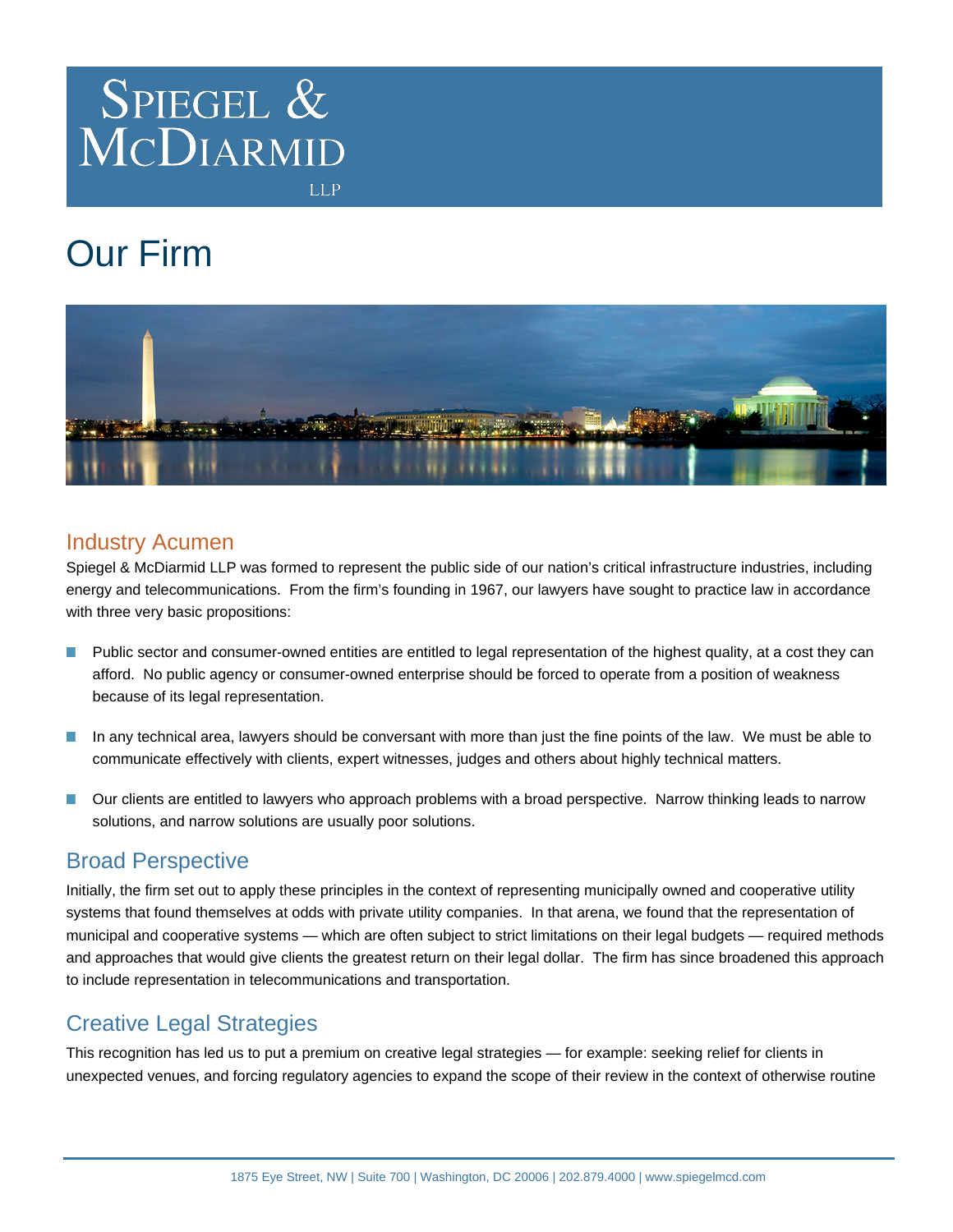

proceedings.

Today, we work to ensure that our public clients can adapt and thrive in the ever-changing business and regulatory environment. By adopting novel approaches to our clients' legal problems, we have been successful in achieving more effective results at a lower cost than if a purely conventional course had been taken.

#### **History**

Spiegel & McDiarmid LLP began in 1967 when George Spiegel (1919–1997) decided to establish a law practice to champion consumers, communities and cooperatives in protecting their rights against private utility companies. The publicly owned power systems that Spiegel chose to represent could often benefit their communities and promote economic development by charging lower rates to their residents and businesses than the neighboring for-profit utilities. In many cases, the for-profit utilities did not appreciate the competition and used their ownership and control of the electric transmission lines and gas pipelines (and other anti-competitive tactics) to deprive the smaller public systems of an equal opportunity to compete for resources and services.

## Growth and Success in Federal Courts

In 1970, George recruited Bob McDiarmid, who had been an appellate lawyer in the Justice Department and Assistant to the General Counsel of what is now FERC. Together, George and Bob and their expanding firm were soon involved in strategically changing the landscape of the utility industry in the United States, primarily by introducing antitrust concepts to the energy regulation field. Successful appeals in the federal courts, including three seminal decisions of the Supreme Court, established the principle that then-reluctant federal agencies, such as the Federal Energy Regulatory Commission, Nuclear Regulatory Commission and Securities and Exchange Commission (and their predecessors), had to consider competitive circumstances and consequences in their regulation of electric and gas businesses. They promoted a "small utility bill of rights" to establish the rights of publicly owned utilities to obtain access to monopoly-controlled infrastructure facilities and effectively participate in the emerging energy marketplace. Over time, the markets and regulatory structures have become more sophisticated and complex, but the need to guard against anti-competitive exercise of market power remains.

# More Than Energy Law

As word of the firm's successes spread, it attracted more and more clients from across the country, and the scope of services expanded beyond the energy industry. Today, the attorneys of Spiegel & McDiarmid continue to actively promote and protect the interests of publicly and cooperatively owned entities in other aspects of infrastructure development and services. Many of Spiegel & McDiarmid's clients now provide telecommunications and broadband services for their communities. As they face new competitive or regulatory challenges, we work with them to find solutions.

## **Diversity**

In our constant search to find the best attorneys to meet the complex needs of our clients, we were among the first law firms to welcome lawyers without regard to gender, race, religion or sexual orientation. Using that expertise, Spiegel & McDiarmid has also engaged in various, sometimes controversial *pro bono* activities over the years. As examples, in the